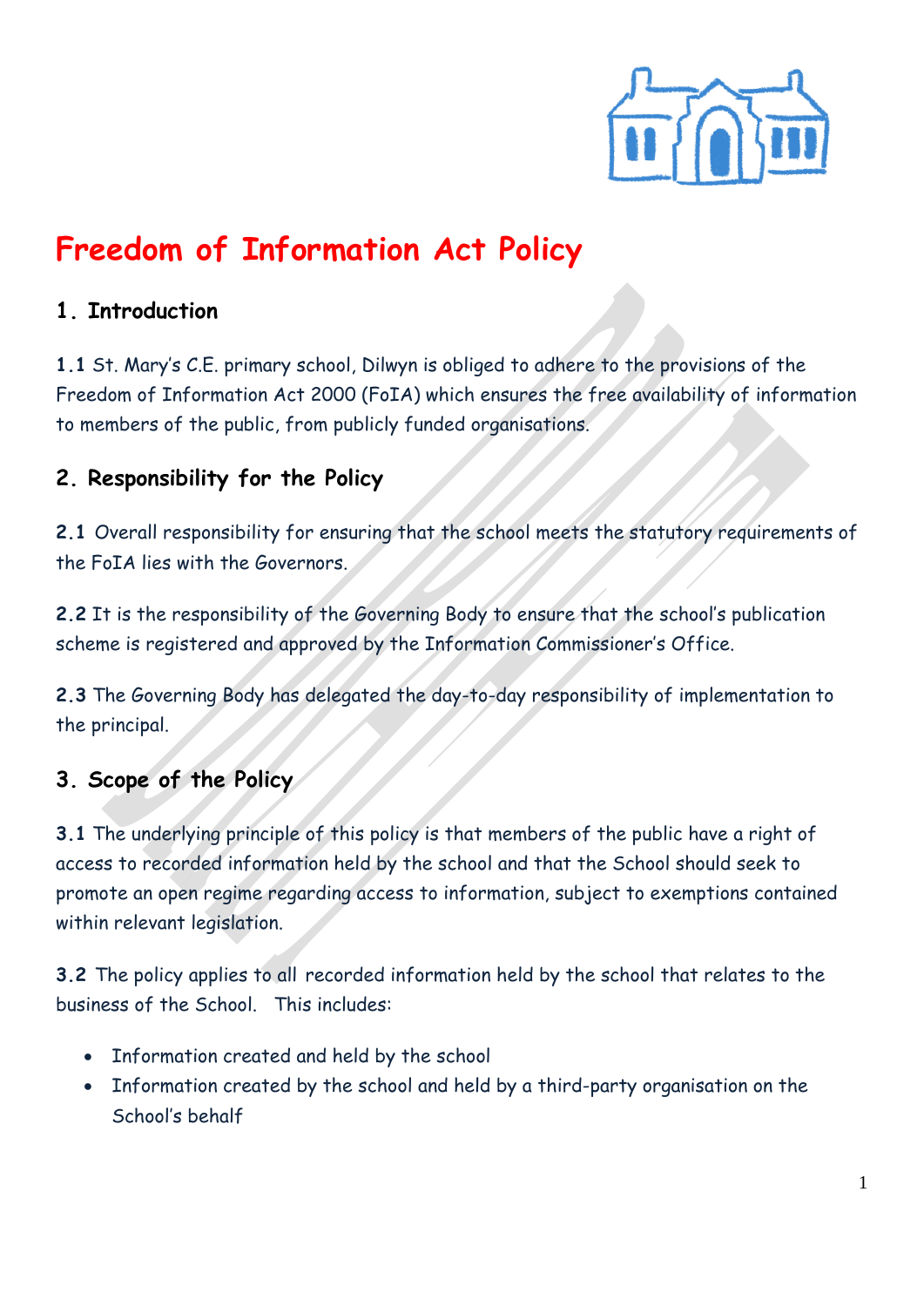- Information held by the school provided by third parties, where this relates to a function or business of the school (such as contractual information)
- Information held by the school relating to Governors where the information relates to the function or business of the school

**3.3** The policy does not cover personal written communications (such as personal e-mails sent by staff). The School's Data Protection Policy establishes the standards regarding the use of "personal data", as defined in the Data Protection Act.

## **4. Operation of the Policy**

**4.1** Section 19 of the FOIA requires every public authority, including state funded Free Schools, to adopt and maintain a publication scheme which has been approved by the Information Commissioner, and to publish information in accordance with the scheme. The St. Mary's publication scheme is published as a separate document.

**4.2** In addition, parents have a statutory right of access to their children's own "personal data" under the Data Protection Act (June 2018) which also supports the General Data Protection Regulation (GDPR) (May 2018). Individual access rights to personal data are extended by the FoIA through amendments to the access provisions of the DPA.

**4.3** The School is also obliged to observe the terms of the Environmental Information Regulations 2004 (EIR) which give rights of public access to environmental information held by publicly funded bodies. Examples of subject areas covered by EIR include waste disposal, energy use, noise levels, environmental factors affecting human and animal health and safety, land use and air quality.

**4.4** For the purposes of this policy, the "public" is defined as any individual or organisation anywhere in the world and an "information request" refers to any request for recorded information made under the FoIA, EIR, GDPR or DPA.

**4.5** The Government's Information Commissioner enforces the DPA, FoIA, GDPR and EIR regimes. Each regime contains certain categories of exempt information, where information can be withheld. Any decision to withhold information under an exemption can be referred by the applicant to the Information Commissioner, who has the power to overturn the decision. A list of information exempt from the FoIA is contained in Appendix 2.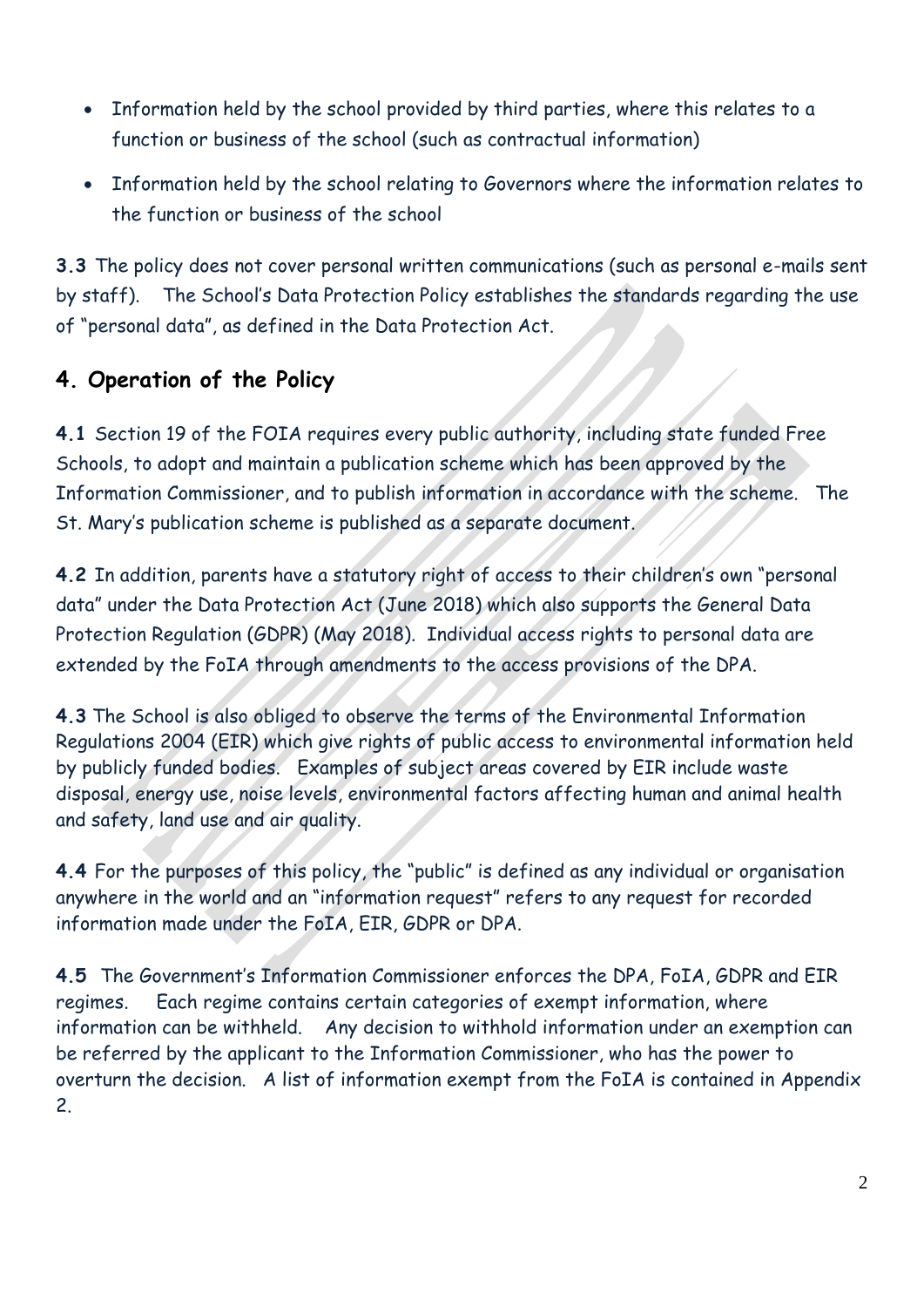### **5. Requesting Information**

**5.1** Requests for information under the FoIA should be made in writing to the school.

**5.2** The School will respond to the request within 20 working days, excluding school holidays.

**5.3** A fee for complying with the request, as calculated in accordance with FoIA regulations may be made. If a charge is made, the applicant requesting information will be informed in writing before the information is supplied. The school will only charge for the cost of copying and transmitting information.

**5.4** Where the School estimates that the cost of locating the information will exceed the statutory threshold, it is not obliged to comply with the request.

**5.5** Provision of information that can be considered to form the substance of a vexatious request will be denied. A vexatious request includes:

- Requests couched in abusive or aggressive language
- Requests that form part of a personal grudge against an individual
- Requests that can be construed as unreasonable persistence over an issue
- Requests that contain unfounded accusations
- Frequent or overlapping requests
- Requests that take an unreasonably entrenched position
- Requests that are a deliberate attempt to cause annoyance or disruption
- "Scattergun" requests that lack a clear focus
- Requests relating to an issue that has already been resolved

## **6. Withholding Information**

**6.1** The FoIA contains 23 exemptions whereby information can be withheld. There are two categories: absolute and non-absolute. Some of these exemptions apply to Schools.

**6.2** The School will automatically withhold information covered by an absolute exemption. This includes:

- Information accessible to the applicant by other means, e.g. via the Publication Scheme
- Information supplied by, or relating to, bodies dealing with security matters
- Court records
- Personal Information (where the applicant is the subject of the information). This is covered by the Data Protection Act
- Information provided in confidence